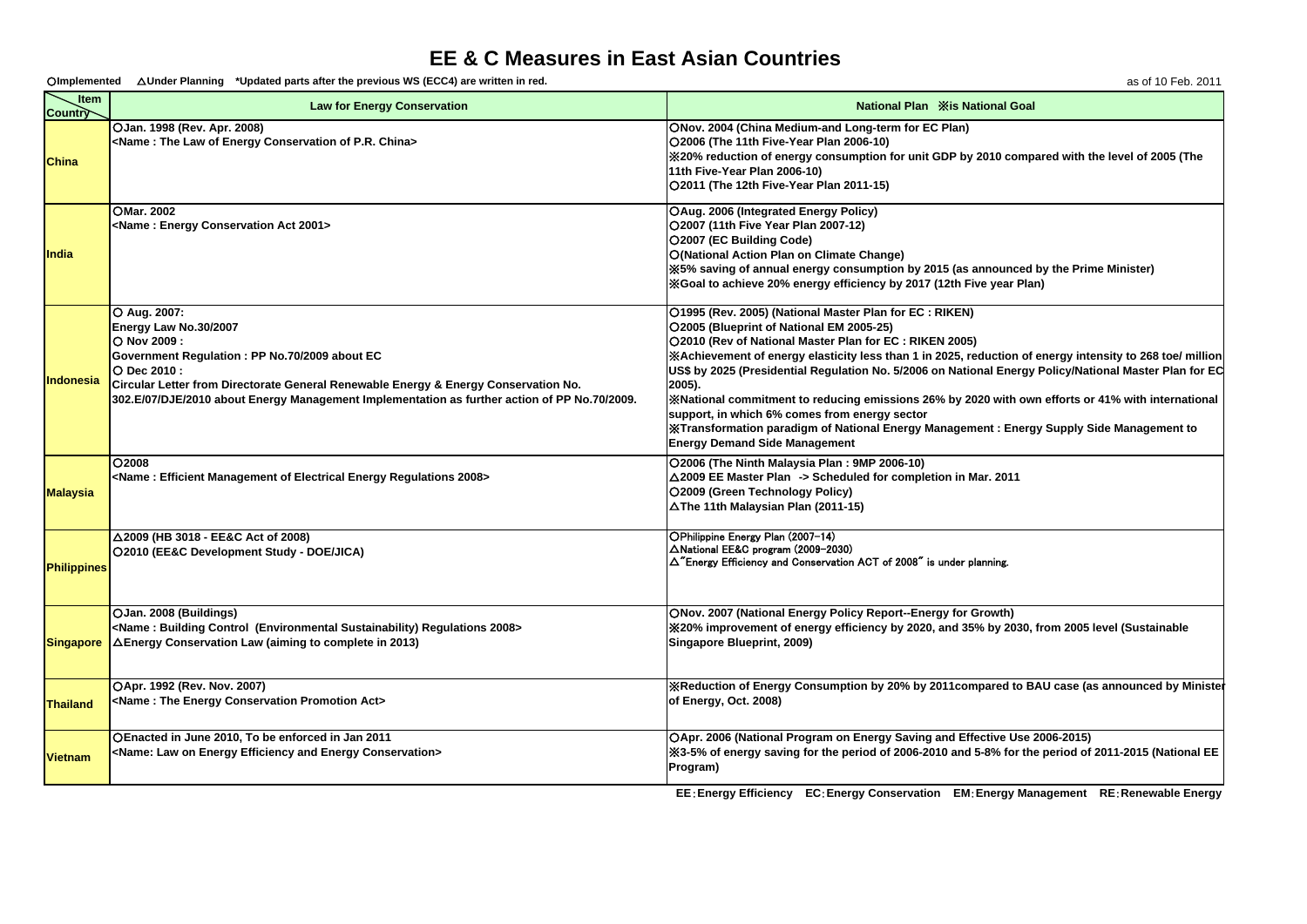| Liter<br>Country<br>_Item | <b>Financial Support Measures</b>                                                                                                                                                                                                                                                                                                                                                                                                                                                      | <b>Energy Manager System</b>                                                                                                                                                                                                                                                                                               |
|---------------------------|----------------------------------------------------------------------------------------------------------------------------------------------------------------------------------------------------------------------------------------------------------------------------------------------------------------------------------------------------------------------------------------------------------------------------------------------------------------------------------------|----------------------------------------------------------------------------------------------------------------------------------------------------------------------------------------------------------------------------------------------------------------------------------------------------------------------------|
| China                     | ○Subsidy for energy conservation equipment and vehicles                                                                                                                                                                                                                                                                                                                                                                                                                                | OMar. 1999 (Key energy consumption units were requested to set up EM posts.)<br>O2008 Revision<br>OEnergy Managers Accreditation program is in practice.                                                                                                                                                                   |
| India                     | O1992 (Financial Assistance by MNRE)<br>O(Financial Support System for EE Promotion prepared by IREDA)<br>O(Income Tax Act: Preferential Depreciation of EE Equipment)<br>O(Soft Loan Scheme for Promotion of EE by PCRA)<br><b>OSupport System by Subsidy</b><br><b>. Credit Linked Capital Subsidy Scheme (CLCSS)</b><br><b>·Technology Upgradation Fund Scheme (TUFS)</b><br>. Other Support for Leather, Food and MSME Sectors<br>OJawaharlal Nehru National Solar Mission (JNNSM) | OMar. 2002 (Required by law)<br>OMay 2004 (Start of examination system)                                                                                                                                                                                                                                                    |
| <b>Indonesia</b>          | O ICCTF (Indonesia Climate Change Trust Fund) by MOI, focusing on energy audit at steel and<br>pulp&paper industries to reduce CO2 emission<br>O Revitalization for Sugar Factories in Indonesia by MOI, focusing on energy efficiency<br>O Partnership Program for Energy Audit by MEMR                                                                                                                                                                                               | O Government Regulation (PP No.70/2009): "the energy user who consume energy more than 6000<br>TOE must have energy manager"                                                                                                                                                                                               |
| <b>Malaysia</b>           | O1997 (Malaysian Electricity Supply Industry Trust Account: MESITA)<br>O2000-07 (Malaysian Industrial EE Improvement Project)<br>O2004 (Investment Tax Allowance, Accelerated Capital Allowance, Sales Tax, Pioneer Status)<br>O2010 (Green Technology Financing Schemes)                                                                                                                                                                                                              | O2008 (Electricity only)<br>Introduction of ASEAN Energy Management Accreditation Scheme (EMAS)                                                                                                                                                                                                                            |
| <b>Philippines</b>        | <b>OPhilippine Energy Efficiency Project (ADB)</b><br><b>OChiller Efficiency Project (WB)</b><br><b>OPhilippine Efficient Lighting Market Transformation Project (UNDP/GEF)</b><br><b>OIndustrial Energy Efficiency Project (UNIDO)</b>                                                                                                                                                                                                                                                | <b>OASEAN Energy Management Accreditation Scheme (EMAS)</b>                                                                                                                                                                                                                                                                |
| <b>Singapore</b>          | <b>O2001 (Innovation for Environmental Sustainability Fund: IES)</b><br>O2001 (Green Vehicle Rebate)<br>OApr.2005 (EE Improvement Assistance Scheme: EASe)<br>ODec. 2006 (BCA GMIS: BCA Green Mark Incentive Scheme)<br>O2008 (Design for Efficiency Scheme)                                                                                                                                                                                                                           | ODec. 2006 (Voluntary: Factories and buildings with energy consumption of 3MW or more)<br>OSep. 2008 (The Singapore Certified Energy Manager training program was launched.)<br>After introducing the Energy Conservation Law, which is now under consideration, appointment<br>system of energy managers will be started. |
| <b>Thailand</b>           | O1988 (Custom Duty Reduction for EC Equipment & Machine) < Completion><br><b>O(EC Promotion Fund)</b><br><b>O(EE Revolving Fund)</b>                                                                                                                                                                                                                                                                                                                                                   | OApr. 1992 (Rev. Apr. 2002)<br>ONov. 2005 (Introduction of Senior PRE due to the revision)<br>OJan.2010 at least one Senior PRE and One PRE are required by designated Factories & buildings<br>with energy consumption 3 MW or more (Enforcement by Law)                                                                  |
| <b>Vietnam</b>            |                                                                                                                                                                                                                                                                                                                                                                                                                                                                                        | O2008: consultant to establish 10 EMS for building and factory<br>O2009: consultant to establish 10 EMS for building and factory<br>O2010: consultant for 10 EMS and build up the standard training material for energy manager<br>O2011: Specified business operators are obliged to appoint energy managers.             |
|                           |                                                                                                                                                                                                                                                                                                                                                                                                                                                                                        | <b>FRIDAY AND FULLY</b><br><b>FOR FULLWAY OF PROPERTY</b><br><b>PAR PART</b><br><b>DE B.J</b>                                                                                                                                                                                                                              |

**EE**:**Energy Efficiency EC**:**Energy Conservation EM**:**Energy Management RE**:**Renewable Energy**